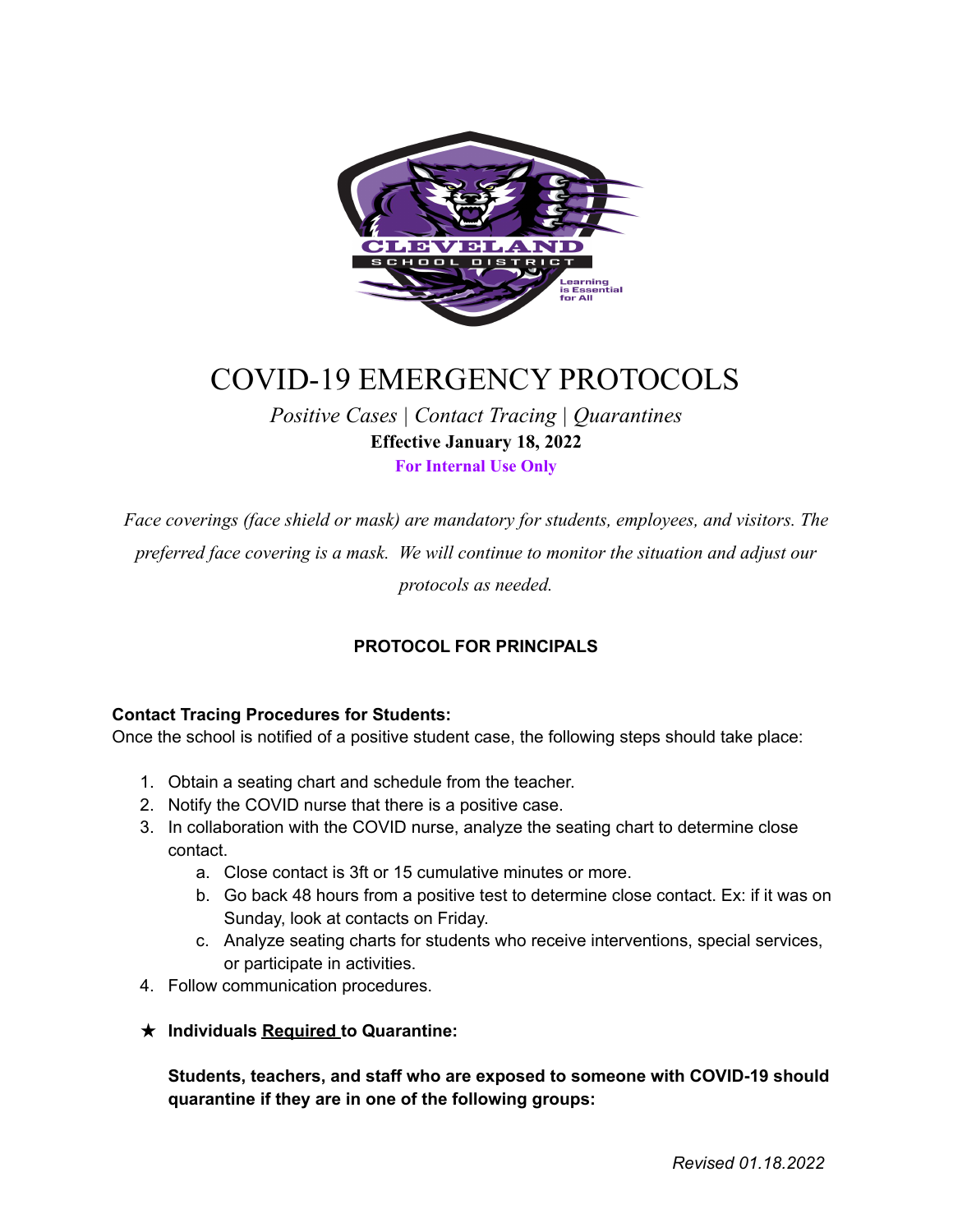Ages 18 years or older and completed the primary series of recommended vaccines more than 5 months ago, but have **not received** a recommended booster shot.

Those who have received the single-dose Johnson & Johnson vaccine (completing the primary series) over 2 months ago and **have not received** a recommended booster shot

Those who are **not fully vaccinated** or have **not completed** a primary vaccine series

#### ★ **Individuals Who Do Not Have to Quarantine:**

- **● Individuals who are up to date with COVID19 vaccines or have recent infection in the past 90 days do not have to quarantine (as follows):**
- 1. People who are 18 years or older and have received all recommended COVID-19 vaccine doses, including booster doses if eligible.
- 2. People ages 5-17 years who have completed the primary series of COVID-19 vaccines.
- 3. People with confirmed COVID-19 infection within the last 90 days.

#### **Note: Proof of vaccination must be provided to the COVID nurse and HR department.**

#### **Communication Procedures**

- 1. The school will be responsible for contacting the parents of all students who are determined in close contact.
	- a. Parents should be called by phone immediately and a letter mailed no later than the following day.
	- b. Notify parent(s)/guardian that they are required to pick up their child(ren) immediately.
	- c. If there is a positive student in a classroom, a letter should be sent home that day to notify all parents/guardians of the possibility of being exposed and to monitor for symptoms.
- 2. Email HR with the final results of contact tracing each Friday.

#### **Special Step When Four (4) or More Students are Quarantined in One Classroom**

- If your contact tracing results in having to quarantine four or more students in one classroom, you must notify the Superintendent or Deputy Superintendent before contacting parents.
	- Steps 1-3 of the contact tracing procedure should be followed before notifying the Superintendent or Deputy Superintendent.

#### **Transportation Communication:**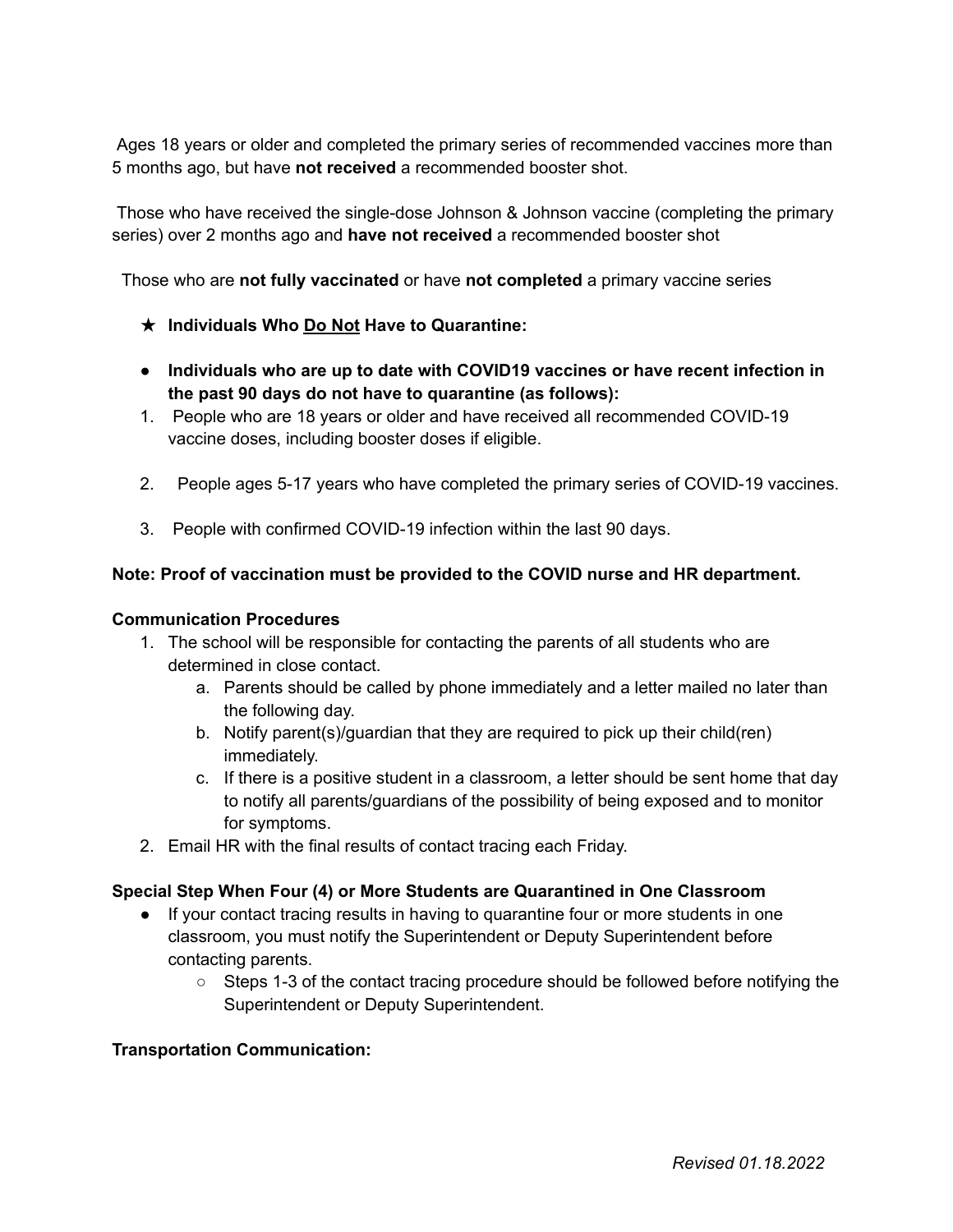- The principal will notify the transportation director of any positive cases. The principal is not responsible for contact tracing of the specific bus. The transportation director along with the bus driver will determine if there is a close contact of the positive child.
- Once the transportation director and bus driver have identified the close contacts, the transportation director will provide the names to the principal.
- The principal will notify the parent/guardian of the child who is a close contact on the bus.
- Note: If a student is not properly wearing a mask and is a close contact of a positive child, then the student must quarantine.

# **Please Note:**

- Students who have tested positive regardless of their vaccination status, should be immediately excluded from the school setting and must be isolated at home for **FIVE** days.
- Only the person in close contact with the positive case has to quarantine.
- Individuals within the same household of a confirmed positive must quarantine **unless** that individual has already had COVID in the last 90 days or has been **FULLY** vaccinated.
- **● The student may return to school if all of the following criteria are met:**
	- **1. No symptoms after day 5.**
	- **2. Fever-free for 24 hours without the use of fever-reducing medication.**
	- **3. The student must continue to wear a mask at all times.**

# **Cleaning Procedures:**

- If there are three or more positive cases within the same classroom, the principal will immediately contact the custodian on campus for proper cleaning ( Please have the room number available).
- The custodial staff will put on appropriate PPE to include gown, gloves, face shield, mask and will utilize the Electrostatic Sprayers to properly disinfect a room that has three or more positive COVID cases.

Note: If three or more positive COVID cases are determined, students can not enter back into the area until the custodial staff has properly disinfected.

# **Outbreak Procedure:**

*Definition of an Outbreak*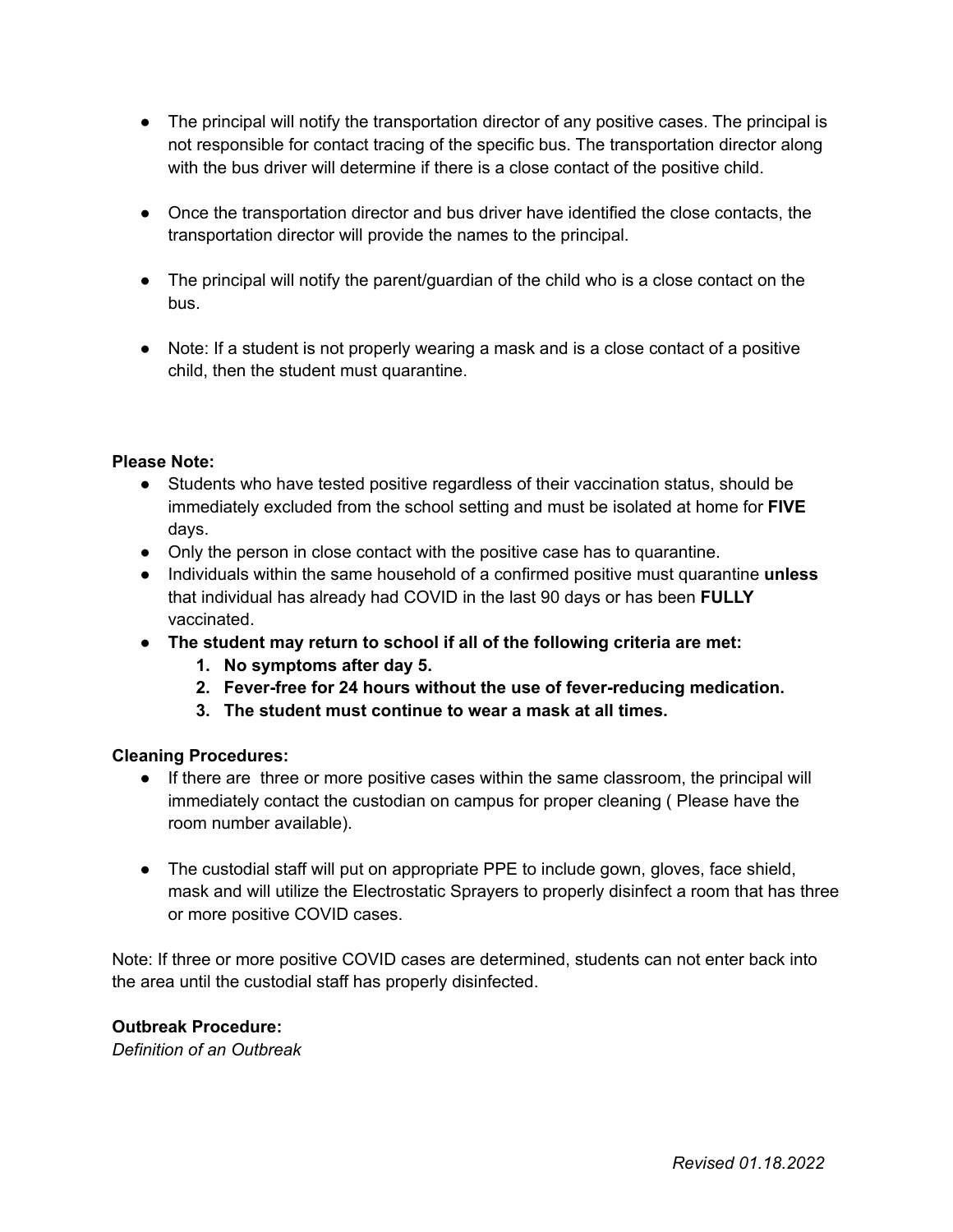An outbreak is defined as three or more cases of COVID in a classroom or group (sports team, group activity, band, ect.) of 30 or less within 5 days. An outbreak is also defined as 10% or more of a classroom or group over 30 within 5 days.

#### *Procedure for an Outbreak*

When a classroom or group has been deemed an outbreak occurrence, the whole class or group will be dismissed from school for the designated time period.

Once the principal along with the COVID nurse has determined that the above criteria has been established, the COVID nurse and principal will present all relative information to the superintendent and/or deputy superintendent.

The outbreak group or classroom may return to school 5 days from the date of the last COVID case during the infectious period. After 5 days, the students may return to the school setting if no symptoms are present. Strict and consistent masking must be enforced.

 $\star$  Follow the communication procedures.

# **Employee Contact Tracing:**

- 1. If an employee tests positive for COVID, notify your immediate supervisor.
- 2. The supervisor will analyze all data to include any visitors or if the employee went to any other locations within the school district to determine close contacts.
- 3. The employee's immediate supervisor will contact HR for further instructions.
	- a. Before you contact HR, please have the following information ready and available:
		- i. The staff members name
		- ii. The physician's note which reflects the positive test result.

#### **Criteria for Returning to Work:**

- If you have a positive test result, you must stay home for five days. **Isolation is counted from the first day of symptoms or the first day of the positive test with no symptoms.**
- After day 5, the employee must be asymptomatic and must wear a face mask consistently through day 10.
- If masks were not worn properly and the close contact is not **FULLY** vaccinated, the close contact will need a negative send out test result to return to work.